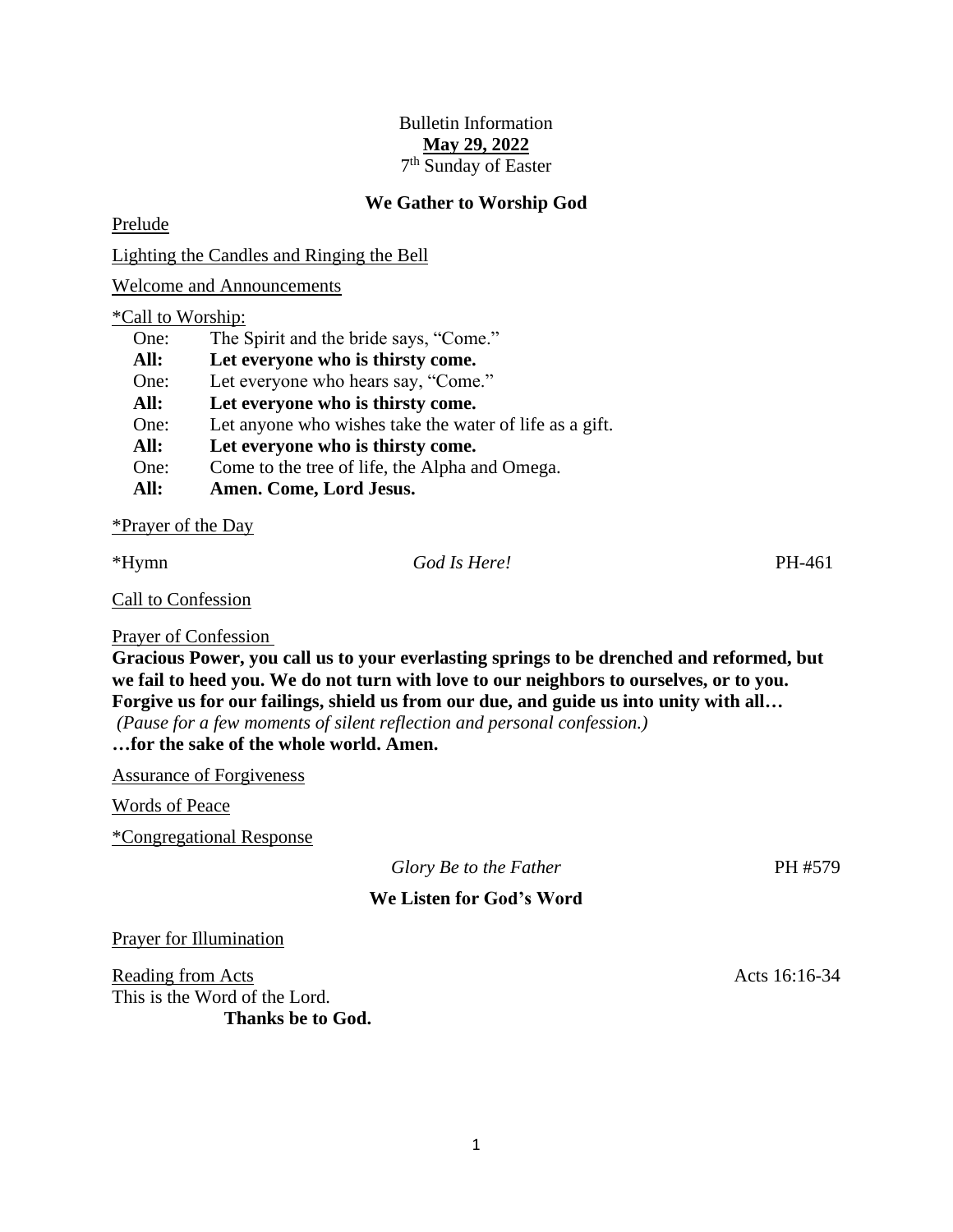Responsive Psalm & Psalm Prayer Psalm 97

- One: The Lord reigns; let the earth rejoice; let the multitude of the isles be glad.
- **All: Clouds and darkness surround the Lord, righteousness and justice are the foundations of God's throne.**
- One: Fire goes before the Lord, burning up enemies on every side.
- **All: Lightnings light up the world; the earth sees and trembles.**
- One: The mountains melt like wax before the Lord of all the earth.
- **All: The heavens declare your righteousness, O Lord, and all the peoples see your glory.**
- One: Confounded be all who worship carved images and delight in false gods! Bow down before the Lord, all you gods.
- **All: Zion hears and s glad, and the cities of Judah rejoice, because of your judgements, O Lord.**
- One: For you are the Lord, most high over all the earth; you are exalted far above all the gods.
- **All: You who love the Lord, hate evil! Go guards the lives of the saints and rescues them from the hand of the wicked.**
- One: Light dawns for the righteous and joy for the honest of heart.
- **All: Rejoice in the Lord, you righteous, and give thanks to God's holy name.**
- One: O God, you clothe the sky with light and the ocean depths with darkness. You work your mighty wonders among us. Give us new and honest hearts, that we may hate evil and love justice; and let us see the dawn of your glory in the face of your only-begotten Son, Jesu Christ, our Savior and Lord. **Amen.**

New Testament Lesson Revelation 22:12-14, 16-17, 20-21

This is the Word of the Lord. **Thanks be to God.**

This is the Word of the Lord.

Gospel Lesson John 17:20-26

**Thanks be to God.**

Sermon *Love Evangelism*

# **We Respond to God's Word**

\*Hymn *They'll Know We Are Christians by Our Love* PH-2223

Prayers of the People and the Lord's Prayer

**Our Father who art in heaven, hallowed by thy name. Thy kingdom come, thy will be done, on earth as it is in heaven. Give us this day our daily bread; and forgive us our debts, as we forgive our debtors; and lead us not into temptation, but deliver us from evil. For thine is the kingdom and the power and the glory, forever. Amen.**

| Doxology |
|----------|
|          |